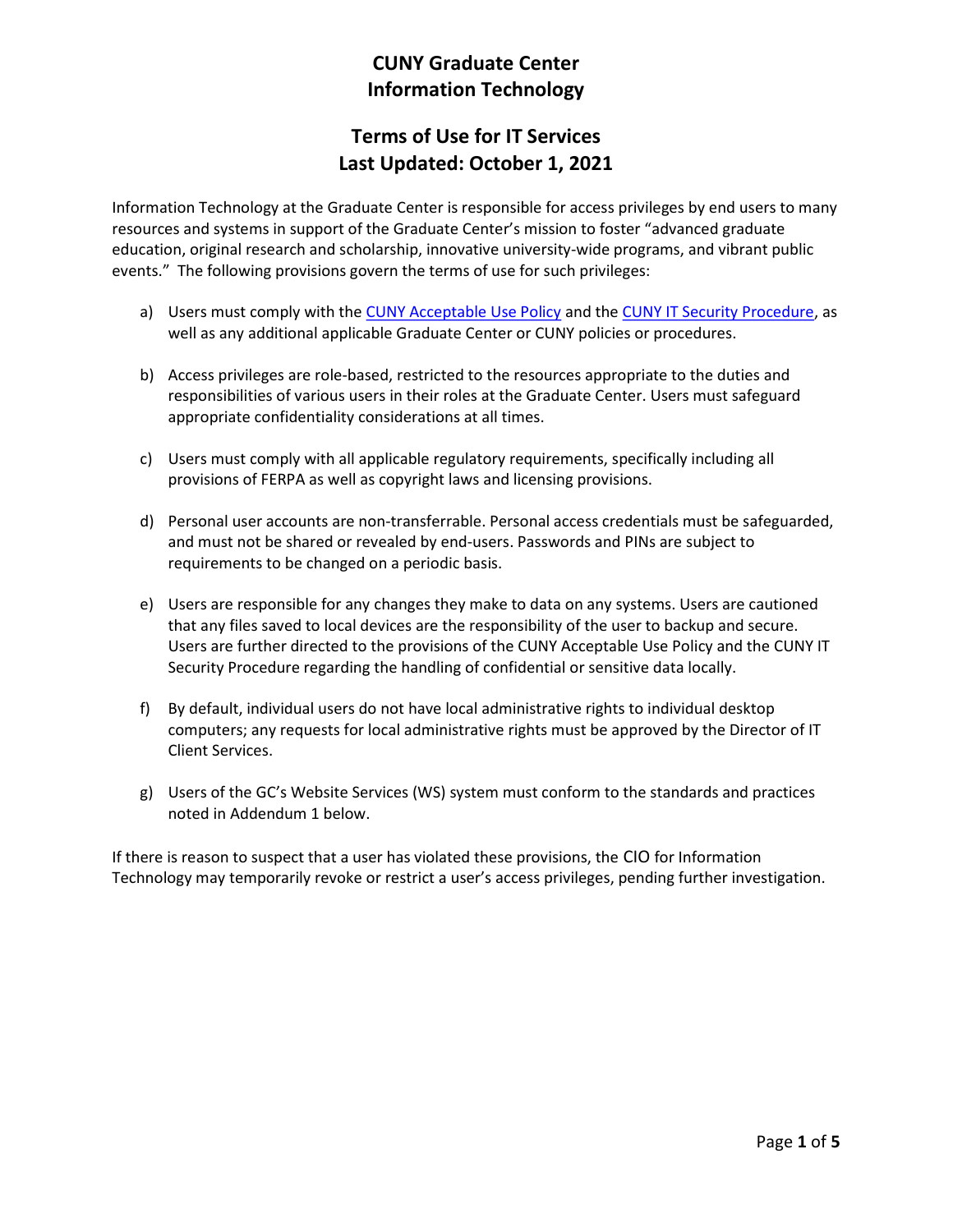"GC Website Services" is a resource provided and supported by Information Technology at the Graduate Center of the City University of New York (CUNY). This resource is intended to serve as a friendly, collaborative and intuitive environment wherein users can freely express and share opinions on all aspects of teaching, learning and research.

We reserve only the rights necessary to facilitate the dissemination of content and material on this Site. We support the intellectual property rights of the authors of those materials. We also support the use of open source software and the widespread dissemination and use of online materials consistent with the rights of our users and applicable law.

Active members of the faculty, administration, staff, and graduate students of the Graduate Center may register as account owners or participants on the Site. We will take all reasonable measures to keep information and users safe. The GC Website Services is located at http://ws.gc.cuny.edu/.

## Terms that Govern the Use of the GC Website Services.

## 1. General Use of the Site and Agreement to these Terms.

Please read these Terms of Use ("Terms") carefully as they govern our mutual rights and responsibilities when you use the resources and services provided by CUNY (also referred to as "we" or "us" or "our") through the GC Website Services (also referred to as the "Services" or "Site"). These Terms apply to all activities and modalities on the Site, including but not limited to, blogs, forums, groups, and wikis.

If you are a registered user, when you click "I Accept Terms of Use", you signify that you have read, understand, and agree to these Terms.

If you are a non-registered "public" user, accessing the Site signifies that you have read, understand, and agree to these Terms. If you do not agree to these Terms, you are not authorized to use the Site. Unless otherwise agreed to, you are subject to these Terms, and any additional terms that may apply. These additional terms, if any, will be available through the Site. All of these terms create a legal agreement between you and the Site and supersede any prior agreements between you and the Site.

The CUNY Policy on Acceptable Use of Computer Resources, the CUNY.edu Privacy Policy, and Graduate Center IT policies regarding Terms of Use for IT Services are incorporated into these Terms by reference and you should read them before using the Site.

#### 2. Rights and Obligations Related to Content and Material.

The Site and its Contents are protected by copyright pursuant to U.S. and international copyright laws.

#### a. Your Responsibilities.

If you operate a blog or website, comment on a blog, post material or links to any part of the Site, or otherwise make material available by means of the Site (any such material, "Content"), you are responsible for the Content and any harm resulting from it.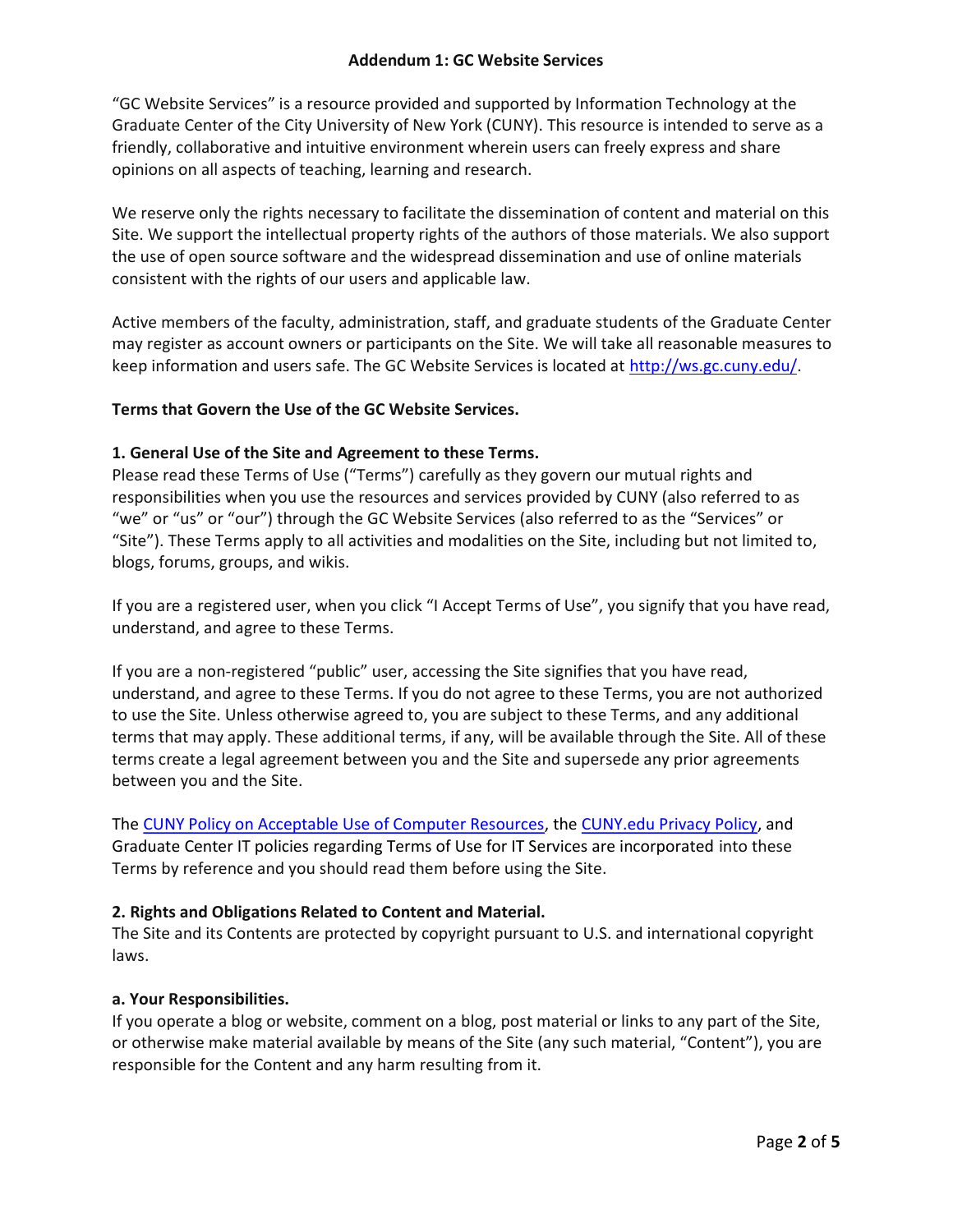You warrant and represent that you either own or otherwise control all of the rights to Content you provide to the Site, including, without limitation, all the rights necessary for you to provide, post, upload, input or submit the Content, or that your use of the Content is a protected fair use. You warrant and represent also that the Content does not violate these Terms and that you will indemnify and hold harmless CUNY from any claims arising from Content you provide.

You may not copy, distribute transmit, publicly display, publicly perform, participate in the transfer or sale of, create new works from, or in any way exploit, any of the Content on the Site (including software) in whole or in part in any manner unless it is consistent with, and authorized by, the Creative Commons Attribution Non-Commercial Share Alike 3.0 license (see 2.c below), other Creative Commons license, or other more restrictive rights applicable to the Content.

## b. License to CUNY.

By posting Content on this Site, you are granting CUNY a nonexclusive, royalty free, perpetual, and worldwide license to use the Content on the Site until you remove or delete it, including but not limited to, the right to copy, distribute, transmit, publicly display, publicly perform, edit, translate, and reformat the Content, and/or to incorporate it into a collective work.

If you delete Content, CUNY will use reasonable efforts to remove it from the Site, but you acknowledge that caching or references to the Content may not be made immediately unavailable. Whenever possible, we will credit you as an author, and by posting Content on the Site you agree to give CUNY the right to use your name for attribution purposes.

## c. License to Site Users.

Unless you specify otherwise, all Content you submit to the Site is submitted under the terms and conditions of a Creative Commons Attribution Non-Commercial Share Alike 3.0 license, or any successor or equivalent Creative Commons license. Under the terms of this license, you permit anyone to copy, distribute, transmit and adapt your Content, royalty-free, for non-commercial purposes on the condition that they credit your authorship each time they do so. You also permit others to distribute derivative works of your Content, but only if they do so under the same Attribution Non-Commercial ShareAlike license that governs your Content. Please read the full text of the Attribution Non-Commercial ShareAlike 3.0 license (which includes a link to the full Creative Commons Legal Code).

This license also permits RSS aggregators to copy, distribute, display, and perform any of your Content that you syndicate using RSS. If you want to offer your Content under a different Creative Commons license, indicate on your blog, website or posting the license that applies. You may offer your Content on a more restrictive basis by removing the Creative Commons logo and link from the blog, website or posting and labeling your Content with a full copyright notice: your name, the word "copyright" or symbol © and the year it was first published. For all Creative Commons licenses, see http://creativecommons.org/about/licenses/.

#### 3. Reporting Violations or Concerns.

If you have reason to believe that any Content or activity on this Site violates these Terms or is illegal or inappropriate, or to report any other abusive behavior in connection with the Site, please contact us by email IT Services (itservices@gc.cuny.edu) or write to: the Assistant Vice-President for Information Technology at the CUNY Graduate Center, 365 Fifth Avenue, New York, NY 10016. If you do not include an electronic signature with your claim, we may ask you to submit a signed paper copy. The GC Website Services and CUNY comply with the Digital Millennium Copyright Act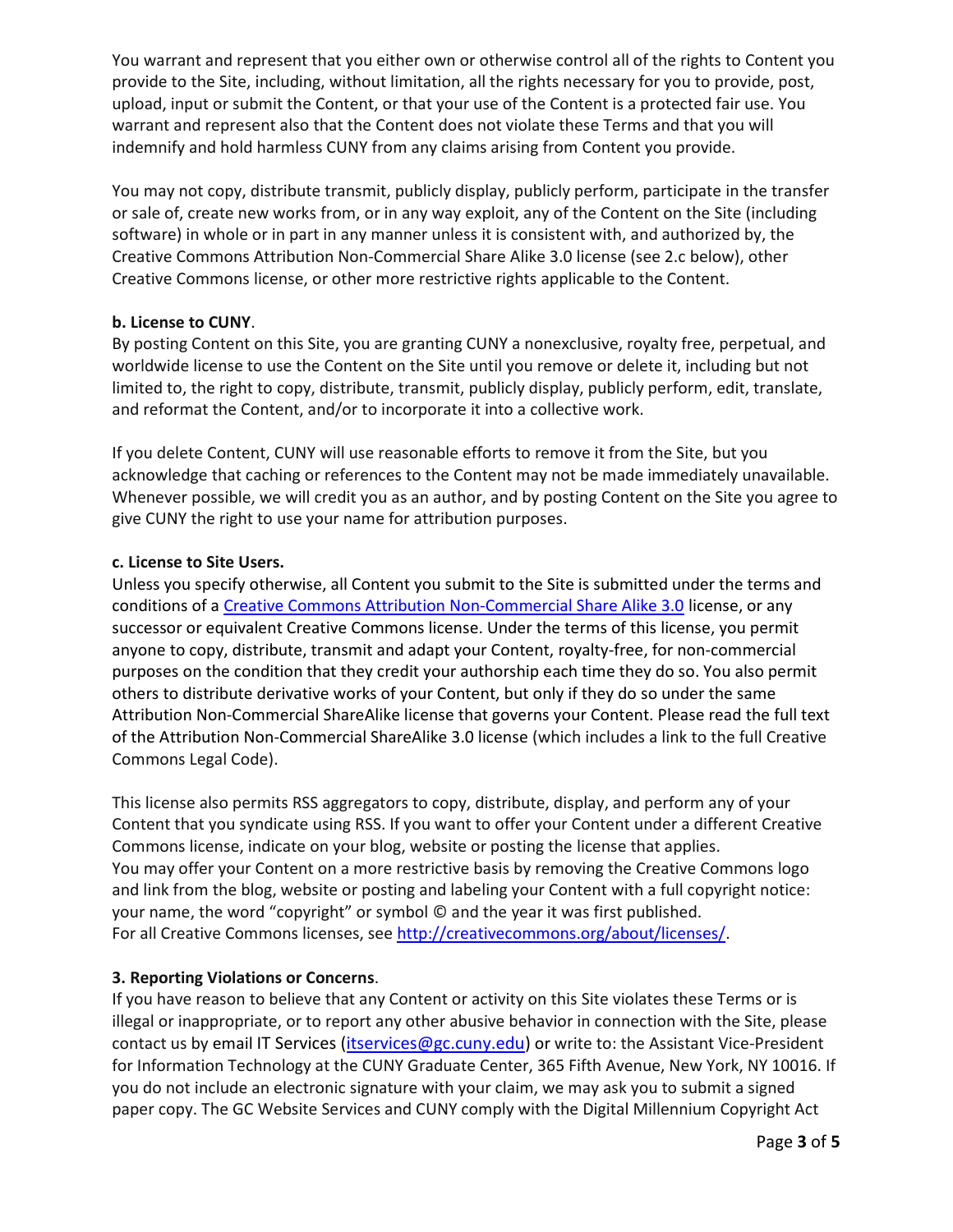(DMCA). If you have reason to believe that any Content or activity on this Site is infringing in rights owned by you or another (provided you are authorized to act on behalf of the person), please review CUNY's DMCA information for assistance in making a claim.

# 4. Termination.

These Terms will continue to apply until terminated by either you or CUNY.

CUNY may at any time terminate its legal agreement with you and your right to access and use the Site if you have breached any provision of the Terms, CUNY is required to do so by law, or CUNY no longer maintains the Site and is terminating the service.

# 5. Governing Law.

You agree that if CUNY does not exercise or enforce any legal right or remedy that is contained in these Terms (or for which CUNY is entitled under any applicable law), this will not be taken to be a formal waiver of these rights and remedies.

These Terms, and your relationship with the GC Website Services, shall be governed by the rules, regulations, and policies of CUNY, and the laws of the State of New York without regard to its conflict of law provisions. You and CUNY agree to submit to the exclusive jurisdiction of the courts located within the state of New York to resolve any legal matter arising from these Terms. However, you agree that CUNY shall still be allowed to apply for injunctive remedies (or any equivalent type of urgent legal relief) in any jurisdiction.

# 6. Children Under 13.

You are not permitted to provide to the Site any Content intended for children under the age of 13 without the express written permission of CUNY. You are also not permitted to collect personal information from children under the age of 13.

# 7. Trademark Rights.

"The City University of New York", "CUNY", "GC Website Services," the names of CUNY colleges and schools, and all related trade names and trademarks are the property of CUNY and CUNY retains all applicable trademark rights. You may not use any CUNY name or logo to endorse or promote any product, opinion, cause or political candidate. Representation of your personal opinions as institutionally endorsed by CUNY or any of its colleges, schools or organizations, is strictly prohibited.

# 8. No Warranties and Disclaimer of Liability.

The posts, comments, and other Content on the Site are the views and opinions of their authors. Content is the sole responsibility of its authors. We cannot verify or guarantee that the information presented on the Site is accurate or complete and CUNY shall not be liable for any harm or damages arising from Content posted on the Site. The Site is provided on an "as is" and "as available" basis. CUNY makes no representations or warranties of any kind, express or implied, regarding the availability, operation, or administration of the Site or the information or Content on it. To the full extent permitted by applicable law, CUNY specifically disclaims all such warranties, whether express or implied, including but not limited to the implied warranties of merchantability and fitness for a particular purpose. CUNY will not be liable for any damages of any kind arising from the use or inability to use the Site. You expressly agree that you use the Site solely at your own risk.

# 9. Modification of These Terms of Use.